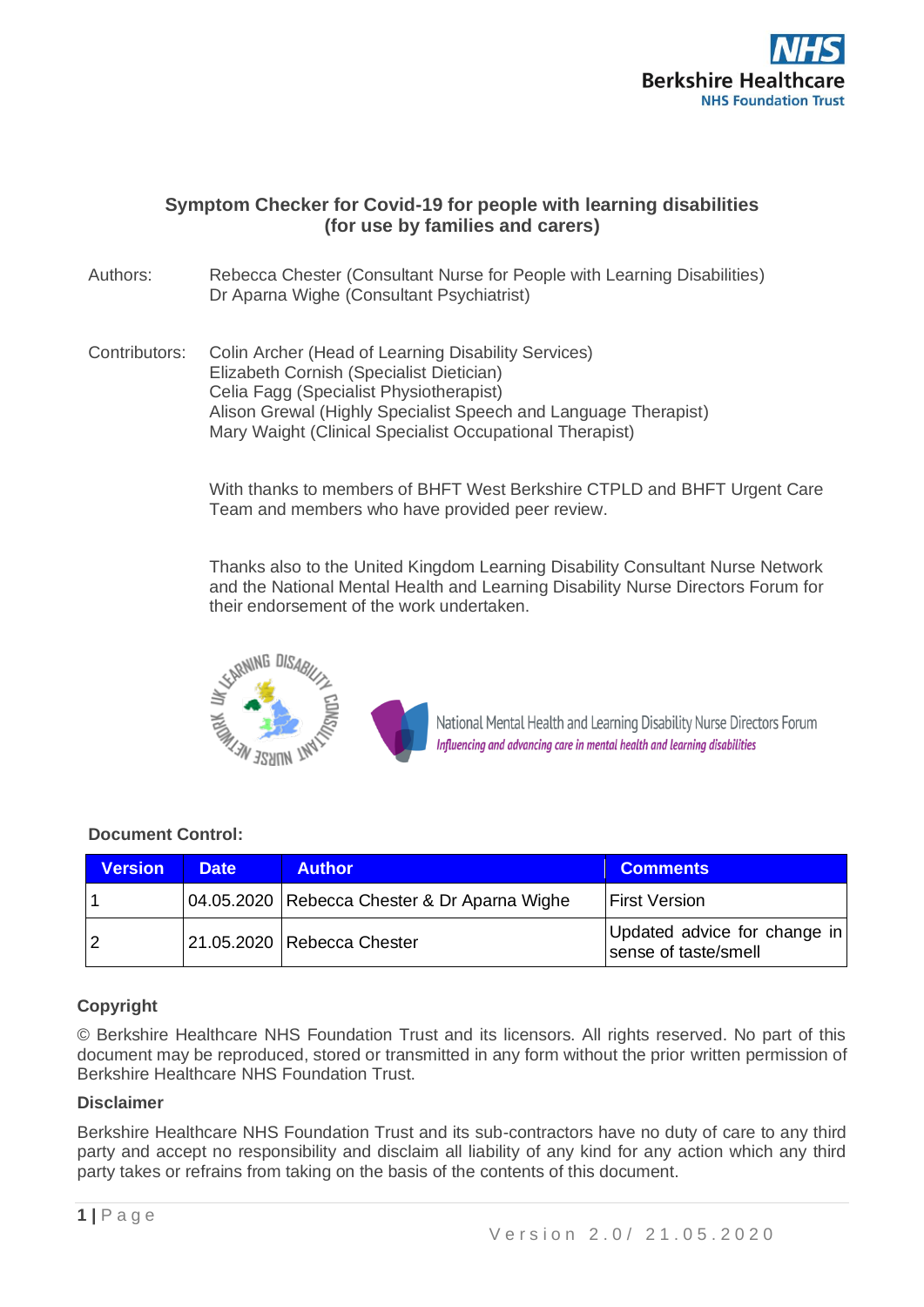

## **Contents:**

| Introduction                                              | P.2      |
|-----------------------------------------------------------|----------|
| Signs, symptoms, actions and differential diagnosis table | $P:3-10$ |
| <b>Flowchart</b>                                          | P:11     |
| <b>SBARD</b>                                              | P:12     |
| References                                                | P.12     |
| Feedback/Contacts                                         | P.13     |

## **Introduction:**

People with learning disabilities have a higher level of health needs than people without learning disabilities and are more likely to have other health problems (comorbidities) that may place them at an increased risk if they are exposed to and infected by coronavirus (Covid-19). Many people with learning disabilities will need you to help them get medical attention.

A person with a learning disability might not be able to tell you they feel unwell, they might not recognise any symptoms that they have, and it can be difficult for them to tell you about them. Some people might struggle to follow current social distancing guidance and they are likely to need supervision and support to follow the government and NHS England's advice (NHSE & NHSI 2020a). As a family member, carer or care provider for a person with a learning disability you will be able to see changes in the person and their health which puts you in the best position to help that person get the health care they need.

People with learning disabilities often have other health issues (co-morbidities). It is easy for people (carers and health professionals) to think that the person's health problem is something else, we call this diagnostic overshadowing. Respiratory problems are much more likely for people with learning disabilities and prior to the coronavirus pandemic over 40% of deaths of people with learning disabilities were reported to be due to respiratory disease (NHSE/NHSI 2020b). It is important that respiratory symptoms are spotted early for people with learning disabilities, in order to seek medical attention when needed. It is also important that whilst coronavirus is a significant risk to people with learning disabilities, that we don't always assume that symptoms are coronavirus related and we should consider potential differential diagnoses to coronavirus and other common acute respiratory disorders. This tool gives some guidance on what the symptoms the person is displaying could be (but is not an exhaustive list). Many of the symptoms of coronavirus look like other health problems. It is important that the person gets access to healthcare when they need it. This tool can help your decision making to ensure that the right care and treatment is provided to people in the right place and at the right time.

Please note that whilst this guidance aims to support decision making, everyone is unique and different and what is one person's baseline is different to another person. Based on this, the symptom checker is to be used in collaboration with the person, using existing knowledge about the person and in line with their health passport or care/support plans and with people that know the person best. The symptom checker is not a definitive quide for all situations, and it is important to recognise that the virus can mutate and change. Therefore, if you continue to be worried for a person's health and wellbeing you should seek further advice/help from 111 / 999 as appropriate to the urgency.

On p.3 – 10 There is a table with symptoms, signs (how these may present), recommended actions and other potential causes for symptoms (differential diagnosis). There are hyperlinks throughout the table to guide you towards further information for specific health needs. In addition to this, a flow chart summarising the table is available on p.11. How we communicate signs and symptoms is also important and so on p.12 is an example of a communication tool (SBARD) and how it can be used to communicate information about a person, in order to get the medical advice, support and outcomes needed. Throughout this document coronavirus has been used to describe Covid-19 as this is a familiar term that people recognise. We hope that you find this information helpful.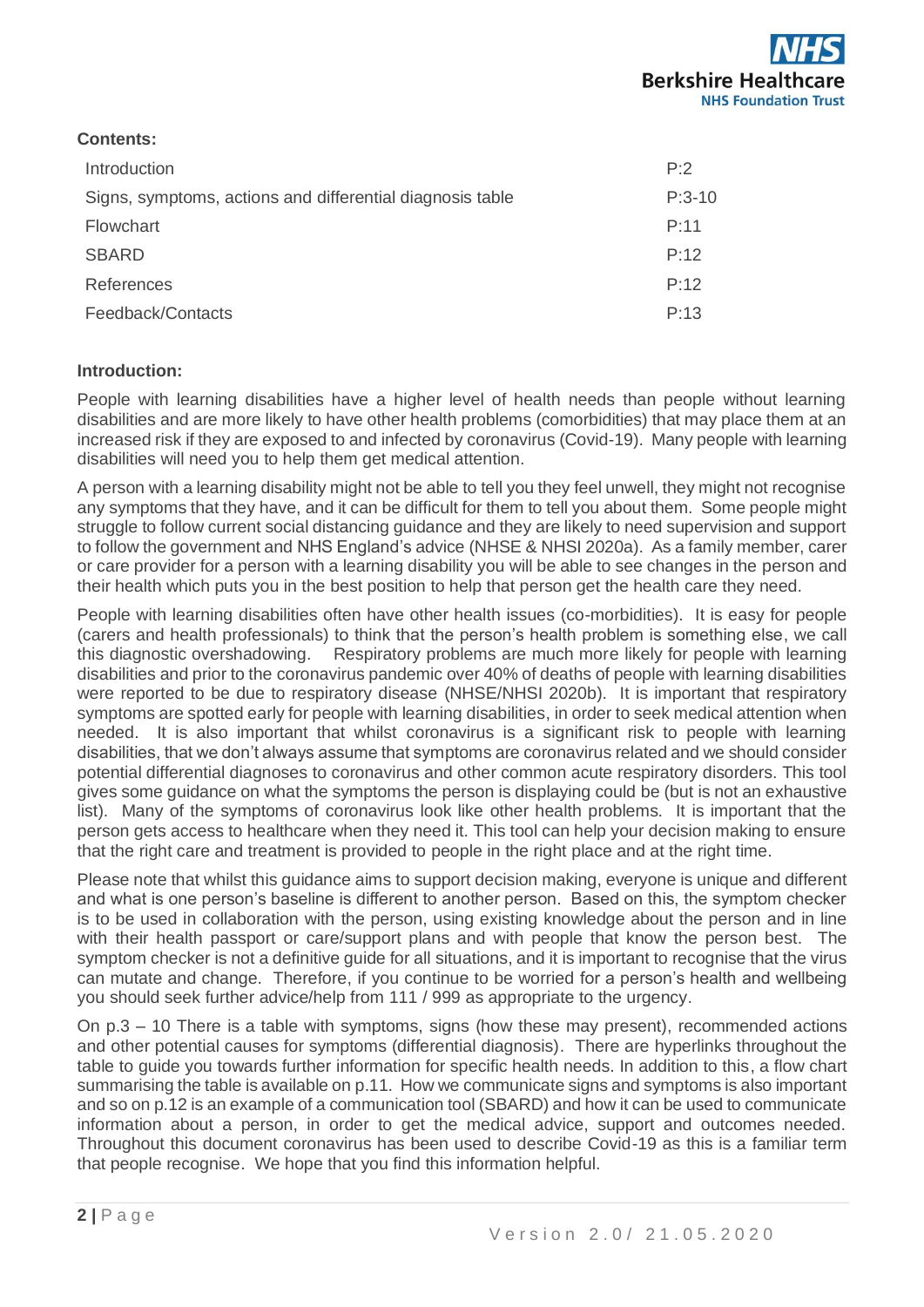## **Coronavirus (Covid-19)**

Please note that whilst a Fever and/or a new continuous (persistent) cough are considered as key symptoms of coronavirus, it has been identified that people with learning disabilities may present with other symptoms listed below without a fever or cough. Based on this if you are concerned regarding the wellbeing of your family member or the person you support, particularly if they have 2 or more of the other symptoms, please seek medical advice.

**\* < refers to less/lower than > refers to greater/higher than.**

| <b>Symptoms</b> | Signs                                                             | <b>Actions</b>                                      | Other possible health needs/differential diagnosis    |
|-----------------|-------------------------------------------------------------------|-----------------------------------------------------|-------------------------------------------------------|
| Fever           | Fever - 37.8°C or higher (or if you don't have a thermometer the  | Temperature is within normal range                  | Urinary Tract Infection - smelly &/or cloudy          |
|                 | Chest or Back feel hot to touch).                                 | approximately Between 36.5 - 37°C with a low        | urine, pain or burning when urinating, needing to     |
|                 | The person may look hot/flushed and may be sweating excessively.  | fever being 37°C - 37.8°C. If low fever with other  | pee more often, blood in urine, painful lower         |
|                 | There may also be changes in the persons behaviour such as taking | symptoms of coronavirus, consider following         | tummy                                                 |
|                 | their clothes off to try and cool down.                           | amber advice below.                                 | <b>Information on UTI NHS</b>                         |
|                 |                                                                   | * Individual body temperatures can vary and         | Monitor fluid intake and urine output.                |
|                 |                                                                   | fluctuate over a day - consider monitoring          | <b>Request Urinalysis from GP</b>                     |
|                 |                                                                   | temperature minimum of 2 x daily to check if a      | Other respiratory infection i.e.                      |
|                 |                                                                   | person may be developing fever.                     | <b>Information on chest infection</b>                 |
|                 |                                                                   | Temperature between 37.8-39°C - Refer the           | <b>Information on pneumonia</b>                       |
|                 |                                                                   | person to be tested for coronavirus by calling      | Consider history of respiratory health.               |
|                 |                                                                   | 111. Monitor the persons temperature a              | People in receipt of Social Care should be tested     |
|                 |                                                                   | minimum of twice daily preferably 4 times daily.    | for coronavirus. If this doesn't happen and there     |
|                 |                                                                   | Follow advice on isolation PHE COVID-19:            | is a high risk of other respiratory infections,       |
|                 |                                                                   | guidance for households with possible               | consider sputum sample with GP.                       |
|                 |                                                                   | coronavirus infection & PHE covid-19-residential- . | Sepsis - please use                                   |
|                 |                                                                   | care-supported-living-and-home-care-guidance        | <b>Community Carers Sepsis Screening &amp; Action</b> |
|                 |                                                                   | Continue to encourage food or fluid intake.         | <b>Tool</b>                                           |
|                 |                                                                   | A low temperature (< 36.5°C) can also indicate      | Other infections (consider historical risk factors    |
|                 |                                                                   | infection in some people - liaise with GP/111       | and recent risk factors).                             |
|                 |                                                                   | Call 111/999 & seek urgent medical advice if:       | Dehydration<br>$\bullet$                              |
|                 |                                                                   | Temperature of > 39.1°C                             | <b>Information on dehydration</b>                     |
|                 |                                                                   | Call 999 if temperature < 35°C OR                   |                                                       |
|                 |                                                                   | fever is associated with confusion, acute           |                                                       |
|                 |                                                                   | dehydration, rapid and weak pulse, loss of          |                                                       |
|                 |                                                                   | consciousness or new seizure                        |                                                       |
|                 |                                                                   | (Please note that a very high temperature           |                                                       |
|                 |                                                                   | (hyperthermia) or very low temperature              |                                                       |
|                 |                                                                   | Hypothermia can be a sign of sepsis. Please see     |                                                       |
|                 |                                                                   | information provided on Sepsis and (Red Flag        |                                                       |
|                 |                                                                   | Sepsis)                                             |                                                       |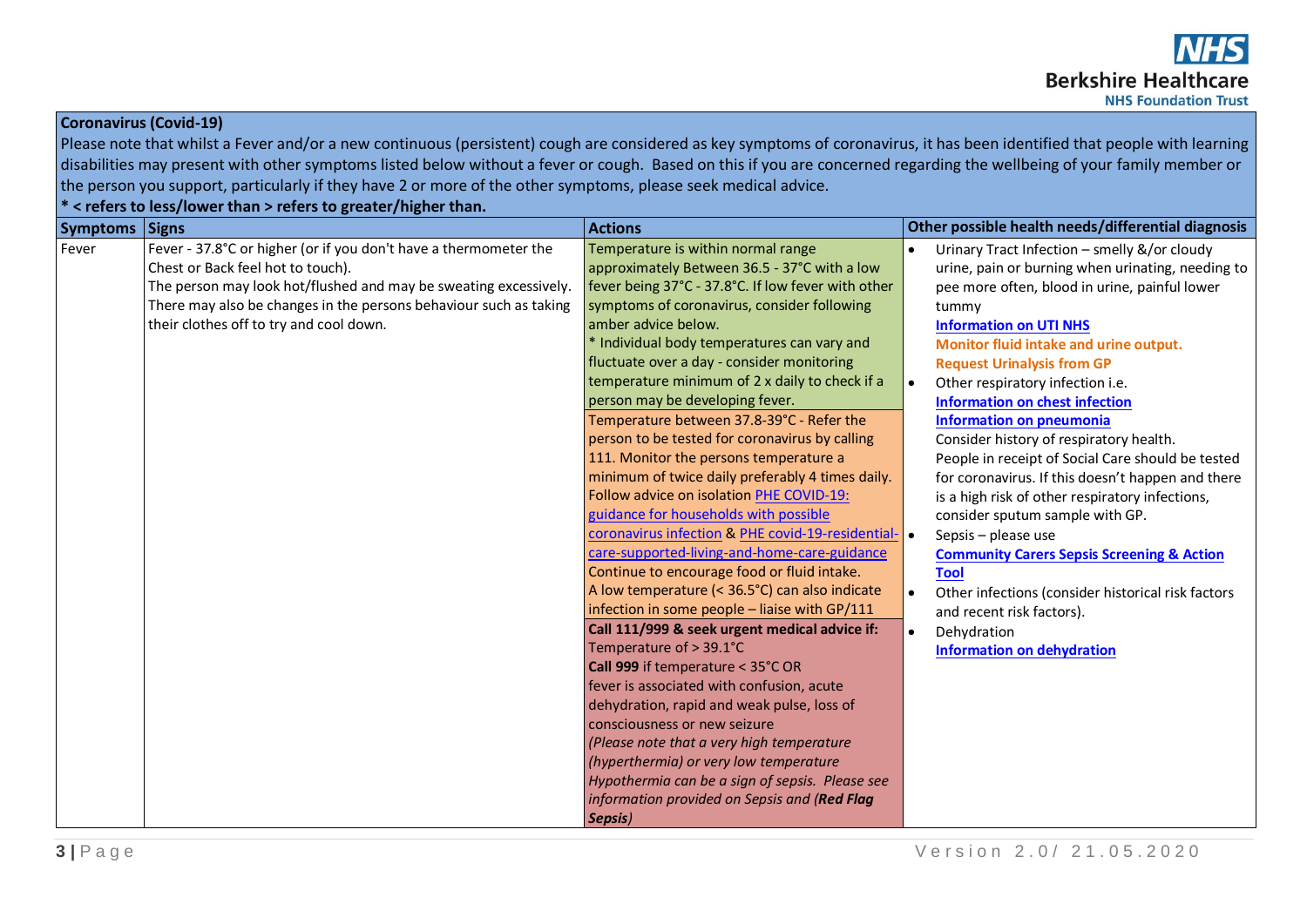

| <b>NHS Foundation Trust</b> |  |
|-----------------------------|--|
|                             |  |

| New        | New cough, or if the person has an existing cough is there an      | Call GP or 111 in case of the following:                                          | $\bullet$ | Cough, cold or flu.                                 |
|------------|--------------------------------------------------------------------|-----------------------------------------------------------------------------------|-----------|-----------------------------------------------------|
| Continuous | increase or change in coughing. Is the cough continuous - coughing | If new continuous cough request testing for                                       |           | <b>Information on cough NHS</b>                     |
| Cough      | a lot, for more than an hour, or 3 or more coughing episodes in 24 | Covid-19. Follow advice on isolation PHE                                          |           | <b>Information on common cold</b>                   |
|            | hours?                                                             | COVID-19: guidance for households with                                            |           | <b>Information on flu</b>                           |
|            |                                                                    | possible coronavirus infection & PHE covid-                                       | $\bullet$ | If the person is coughing after eating or drinking, |
|            | (if the person is coughing after meals, please see advice under    | 19-residential-care-supported-living-and-                                         |           | consider if there is a change in their swallow and  |
|            | Other possible health needs/differential diagnosis and swallowing  | home-care-guidance                                                                |           | liaise with the Community Team for People with      |
|            | difficulties/dysphagia).                                           | Breathing difficulties associated with fever &                                    |           | Learning Disabilities SaLT. Information on          |
|            |                                                                    | new, persistent cough causing tiredness.                                          |           | <b>Dysphagia/Swallowing Difficulties</b>            |
|            |                                                                    | Cough leading to phlegm which is                                                  | $\bullet$ | The colour of the sputum can help to indicate       |
|            |                                                                    | yellow/green/rust coloured. Pain in chest                                         |           | what the potential underlying cause of the cough    |
|            |                                                                    | while breathing/coughing. (The above should                                       |           | is.                                                 |
|            |                                                                    | not be associated with lethargy,<br>unsteadiness/ falls/ confusion, blue lips and |           |                                                     |
|            |                                                                    | face, skin looking cold or clammy). Wheezing                                      |           |                                                     |
|            |                                                                    | at rest. Breathlessness while talking or doing                                    |           |                                                     |
|            |                                                                    | daily activities. Respiratory rate: 21-25 /                                       |           |                                                     |
|            |                                                                    | minute.                                                                           |           |                                                     |
|            |                                                                    | SpO2: 90-95% Heart rate 100-130 beats/                                            |           |                                                     |
|            |                                                                    | minute.                                                                           |           |                                                     |
|            |                                                                    | Call 999 for the following:                                                       |           |                                                     |
|            |                                                                    | If pulse-oximeter not available:                                                  |           |                                                     |
|            |                                                                    | Breaths per minute, >25/minute. Heart rate                                        |           |                                                     |
|            |                                                                    | >131 beats/minute. (*for someone with learning                                    |           |                                                     |
|            |                                                                    | disability & complex health needs you may need                                    |           |                                                     |
|            |                                                                    | to contact 999 for >110 beats/minute).                                            |           |                                                     |
|            |                                                                    | Breathlessness at rest (new or increase from                                      |           |                                                     |
|            |                                                                    | before). Coughing up blood, laboured breathing,                                   |           |                                                     |
|            |                                                                    | Blue lips or face, little/no urine output,                                        |           |                                                     |
|            |                                                                    | confusion/fainting/drowsiness.                                                    |           |                                                     |
|            |                                                                    | Temperature > 39.1°C or < 35°C                                                    |           |                                                     |
|            |                                                                    | Blood pressure < 90/60 mm Hg                                                      |           |                                                     |
|            |                                                                    | If pulse oximeter available as above &:                                           |           |                                                     |
|            |                                                                    | Oxygen saturation (Sp02) < 90%                                                    |           |                                                     |
|            |                                                                    | Encourage the person to drink plenty of fluids &                                  |           |                                                     |
|            |                                                                    | to rest.                                                                          |           |                                                     |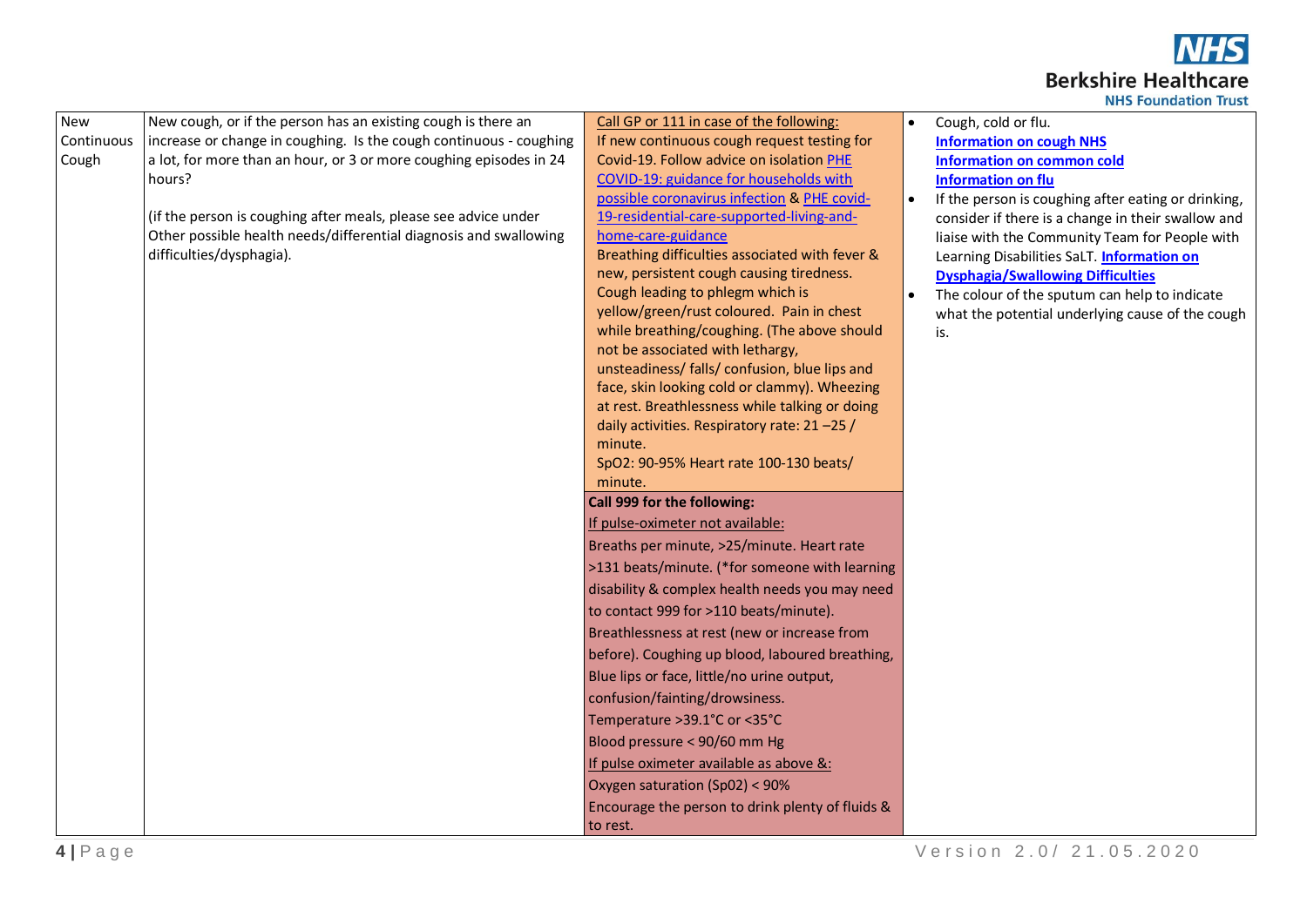**NHS Berkshire Healthcare NHS Foundation Trust** 

| Changes to<br>sense of<br>taste or<br>smell | People have reported changes/loss of taste or smell. If someone is<br>unable to describe this, you may observe changes in their appetite,<br>or they may not be able to recognise familiar smells I.e. the smell of<br>baking, lemons or soap.                                                                                            | Changes to sense of taste or smell is commonly<br>reported by people diagnosed with Covid-19 and<br>is now recognised as a main symptom.<br>Therefore, if the person experiences changes to<br>the sense of taste or smell they should be<br>referred for testing of Covid-19 via 111 or the<br>Local Health Protection Team.                                                                                                                                                                                                                                                                                                                                                                                                                                                                                                                                                                                              | A cold or Flu<br>$\bullet$<br><b>Information on common cold</b><br><b>Information on flu</b><br>$\bullet$<br>Sinusitis<br>Information on sinusitis-sinus-infection<br>An allergy (i.e. hay fever)<br><b>Information on hay fever</b><br><b>Information on allergies</b><br>Growths in your nose (i.e. nasal polyps)<br><b>Information on nasal polyps</b><br>Oral Thrush - white coating on the tongue and in<br>the mouth. Can impact on taste and cause pain<br>in the mouth leading to difficulties eating and<br>drinking.<br><b>Information on Oral Thrush</b>                   |
|---------------------------------------------|-------------------------------------------------------------------------------------------------------------------------------------------------------------------------------------------------------------------------------------------------------------------------------------------------------------------------------------------|----------------------------------------------------------------------------------------------------------------------------------------------------------------------------------------------------------------------------------------------------------------------------------------------------------------------------------------------------------------------------------------------------------------------------------------------------------------------------------------------------------------------------------------------------------------------------------------------------------------------------------------------------------------------------------------------------------------------------------------------------------------------------------------------------------------------------------------------------------------------------------------------------------------------------|---------------------------------------------------------------------------------------------------------------------------------------------------------------------------------------------------------------------------------------------------------------------------------------------------------------------------------------------------------------------------------------------------------------------------------------------------------------------------------------------------------------------------------------------------------------------------------------|
| Aches and<br>Pains                          | Consider how the person usually communicates pain. Are they<br>vocalising more, signs of distress, lethargy, reluctant to<br>move/mobilise etc. You can use a tool like the Abbey Pain Scale or<br>DisDat to monitor pain:<br>https://www.apsoc.org.au/PDF/Publications/Abbey Pain Scale.pdf<br>https://www.choiceforum.org/docs/asst.pdf | Mild aches and pains but no fever or persistent<br>cough: Take over the counter analgesics<br>(paracetamol) if needed and tolerated (in line<br>with prescription/care plans if in living in a social<br>care provision).<br>Drink adequate fluids, especially in hot weather.<br>Rest<br>Joint pains/back pain/headaches/ muscle aches<br>with fever and/or cough, runny nose, sore<br>throat, diarrhoea or loss of taste and smell: Call<br>GP and 111 to refer for Covid-19 testing and<br>follow guidelines on isolation PHE COVID-19:<br>guidance for households with possible<br>coronavirus infection & PHE covid-19-residential<br>care-supported-living-and-home-care-guidance<br>Call 999 if the person has the symptoms below:<br>Severe Chest Pain, Severe muscle pain with<br>fever, cough, laboured breathing AND/OR<br>altered consciousness alertness - confusion,<br>drowsiness or loss of consciousness. | Pain can be caused by a range of different health<br>conditions. It is important to identify the site of pain<br>to know the potential cause as well as any history that<br>may help in knowing the cause of the pain as this will<br>inform treatment. Below is a list of common causes<br>of pain:<br>$\bullet$<br>Dental<br>Muscular injury<br>$\bullet$<br>Menstrual<br>Headaches<br><b>Bone fractures</b><br>Viral infections i.e. flu<br>Stomach pain<br>Seek advice from the GP, 111 or 999 based on the<br>severity of pain.<br>Information on potential causes of chest-pain |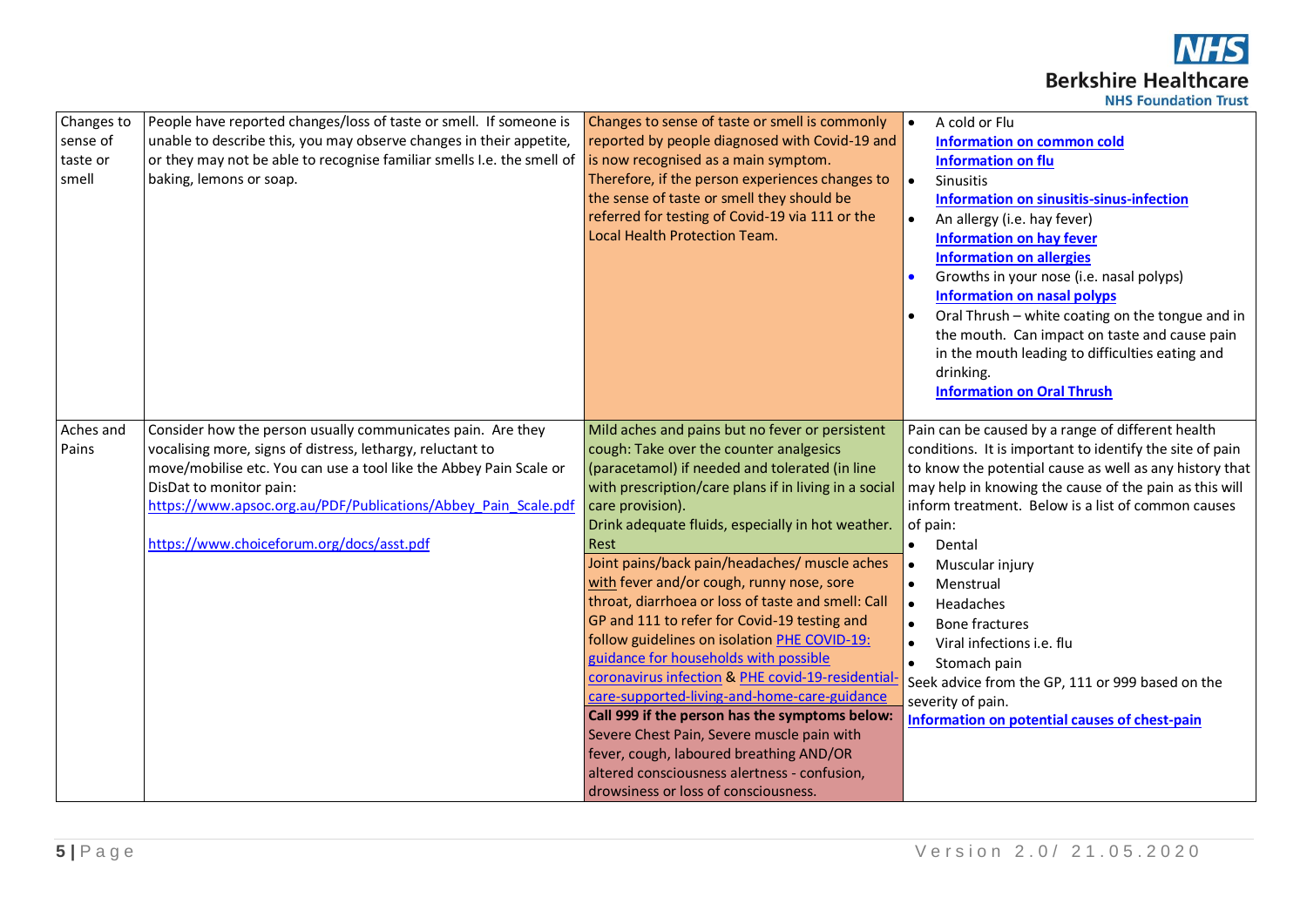

| <b>NHS Foundation Trust</b> |  |  |
|-----------------------------|--|--|
|-----------------------------|--|--|

| <b>Breathing</b>    | Listen to the person breath, can you hear them wheezing or                                                                | Breathing between coughs is easy/not              |           | Allergic cough / Hay fever (known history), known |
|---------------------|---------------------------------------------------------------------------------------------------------------------------|---------------------------------------------------|-----------|---------------------------------------------------|
| <b>Difficulties</b> | shortness of breath? Is breathing causing pain? How deep or                                                               | laboured/can speak full sentence without          |           | triggers, associated with itchy eyes and sneezing |
|                     | shallow is their breathing? (Do the muscles in the neck and                                                               | difficulty breathing & carry out daily tasks      |           | but no fever and usually not persistent cough     |
|                     | abdomen look prominent when the person is breathing? Do the                                                               | without breathlessness. No wheezing at rest.      |           | when triggers are managed. Information on hay     |
|                     | nostrils flare. Is their breathing rapid or slow? What is the colour of                                                   | Pulse 60-100 beats/minute. If pulse oximeter      |           | fever                                             |
|                     | the persons skin (if there is a blue tone this may be cyanosis and                                                        | available - Sp02 > 95%. Heart rate 60 - 100       | $\bullet$ | Asthma: Usually history known. Wheezing is not    |
|                     | means that the person may not be getting enough oxygen)? If you                                                           | beats/minute. No fever.                           |           | associated with fever and usually responds well   |
|                     | have an oximeter you can check the persons oxygen saturation                                                              | Management:                                       |           | to use of prescribed inhalers.                    |
|                     | levels.                                                                                                                   | Rest follow advice from GP regarding inhalers.    |           | <b>Information on asthma</b>                      |
|                     | Signs of respiratory distress:                                                                                            | Monitor any symptoms.                             |           | For further advice on what to do if you have      |
|                     | • Breathing rate. An increase in the number of breaths per minute                                                         | Call GP or 111 in case of the following:          |           | COVID 19 and asthma see the following link:       |
|                     | (>20/minute) may mean that a person is having trouble breathing <b>Breathing difficulties associated with fever &amp;</b> |                                                   |           | https://www.asthma.org.uk/coronavirus/            |
|                     | or not getting enough oxygen.                                                                                             | new persistent cough. Cough leading to phlegm     | $\bullet$ | Heart disease causing breathlessness (congestive  |
|                     | • Colour changes. A bluish colour seen around the mouth, on the                                                           | which is yellow/green. Pain in chest while        |           | heart failure or valvular heart disease)          |
|                     | inside of the lips, or on the fingernails may happen when a                                                               | breathing/coughing. (The above should not be      |           | <b>Information on heart failure</b>               |
|                     | person is not getting as much oxygen as needed. The colour of                                                             | associated with lethargy, unsteadiness/           |           | Chronic lung disease - for further advice :       |
|                     | the skin may also appear pale, blue or grey.                                                                              | falls/confusion, blue lips and face, skin looking |           | <b>Information on COPD</b>                        |
|                     | Grunting. A grunting sound can be heard each time the person                                                              | cold or clammy). Wheezing at rest. Respiratory    | $\bullet$ | Positioning. For some individuals poor            |
|                     | exhales. This grunting is the body's way of trying to keep air in                                                         | rate between 21-25 breaths/minute.                |           | positioning can reduce lung function and          |
|                     | the lungs so they will stay open.                                                                                         | Breathlessness while talking or doing daily       |           | therefore the amount of oxygen in the body.       |
|                     | • Nose flaring. The openings of the nose spreading open while                                                             | activities. Heart rate 100-130 beats/minute.      |           | Consider postural care to support breathing and   |
|                     | breathing may mean that a person is having to work harder to                                                              | SpO2: 90-95%. Systolic blood pressure > 140 mm    |           | maximise oxygen intake.                           |
|                     | breathe.                                                                                                                  | Hg OR diastolic > 90 mmHg.                        |           |                                                   |
|                     | • Retractions. The chest appears to sink in just below the neck or                                                        | Call 999 for the following:                       |           |                                                   |
|                     | under the breastbone with each breath or both. This is one way                                                            | If pulse-oximeter not available:                  |           |                                                   |
|                     | of trying to bring more air into the lungs, and can also be seen                                                          | Breaths per minute >25/minute. Heart rate >131    |           |                                                   |
|                     | under the rib cage or even in the muscles between the ribs.                                                               | beats/minute or <40 beats/min. (*for someone      |           |                                                   |
|                     | Sweating. There may be increased sweat on the head, but the                                                               | with learning disability & complex health needs   |           |                                                   |
|                     | skin does not feel warm to the touch. More often, the skin may                                                            | you may need to contact 999 for >110 or <60       |           |                                                   |
|                     | feel cool or clammy. This may happen when the breathing rate is                                                           | beats/minute). Breathlessness at rest (new or     |           |                                                   |
|                     | very fast.                                                                                                                | increase from before). Coughing up blood,         |           |                                                   |
|                     | • Wheezing. A tight, whistling or musical sound heard with each                                                           | laboured breathing, Blue lips/face, little/ no    |           |                                                   |
|                     | breath can mean that the air passages may be smaller (tighter),                                                           | urine output, confusion/fainting/drowsiness.      |           |                                                   |
|                     | making it harder to breathe.                                                                                              | Temperature > 39.1 or < 35. Oxygen saturation     |           |                                                   |
|                     | Body position. A person may spontaneously lean forward while                                                              | (if available) $(Sp02) < 90\%$ .                  |           |                                                   |
|                     | sitting to help take deeper breaths. This is a warning sign that he                                                       | Systolic blood pressure > 220mm.                  |           |                                                   |
|                     | or she is about to collapse.                                                                                              |                                                   |           |                                                   |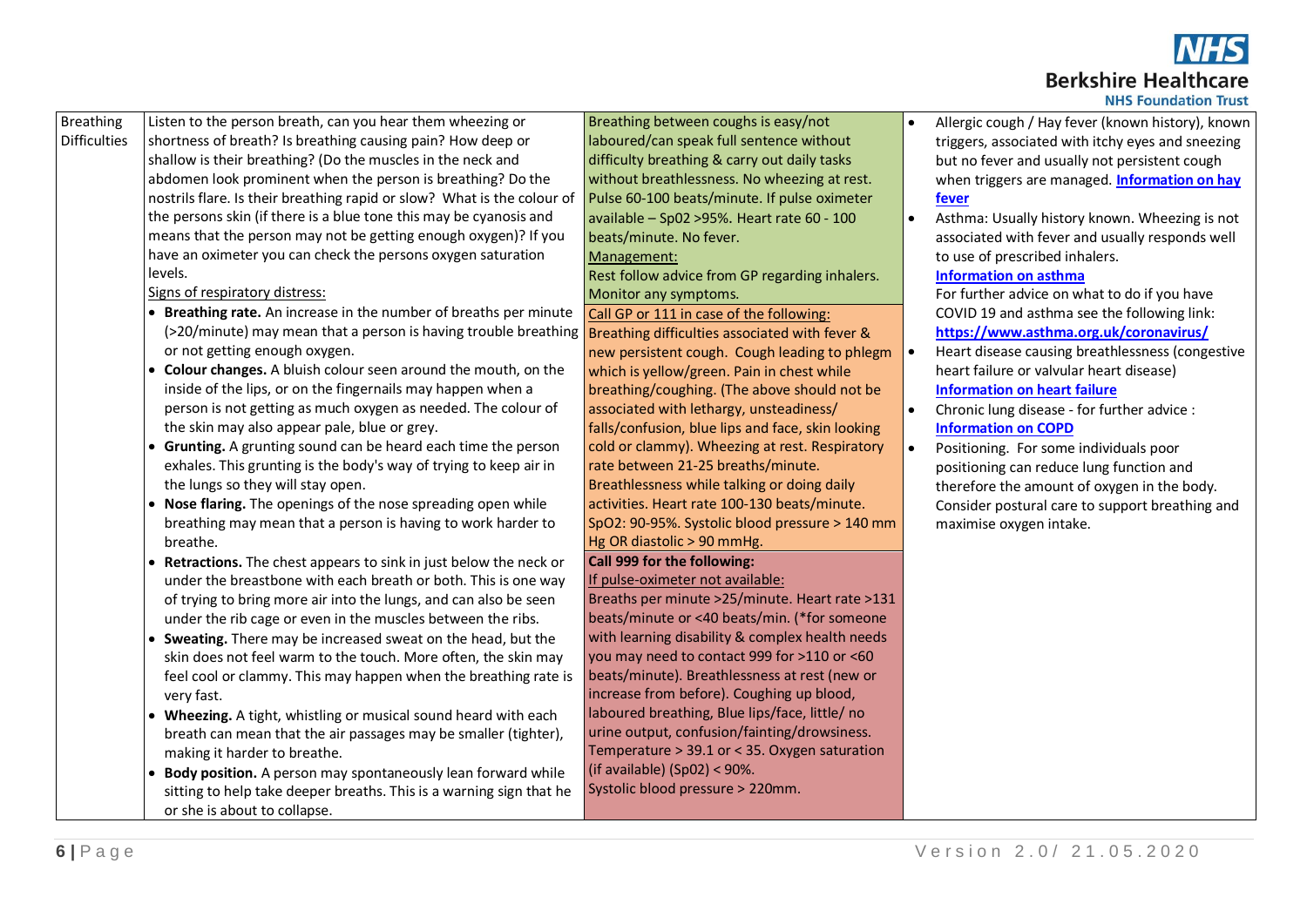

|  | <b>HS Foundation Trust</b> |
|--|----------------------------|
|  |                            |

| Sore Throat | Pain when swallowing, may be reluctant to eat. Redness in the back                                                                                 | Sore throat with no fever and no new/            | Cough, cold or flu.                                |
|-------------|----------------------------------------------------------------------------------------------------------------------------------------------------|--------------------------------------------------|----------------------------------------------------|
|             | of the mouth. Swollen Glands. Consider how the person usually                                                                                      | continuous cough -                               | <b>Information on cough NHS</b>                    |
|             | communicates pain. Are they vocalising more, signs of distress,                                                                                    | Monitor the person and seek advice from the GP   | <b>Information on common cold</b>                  |
|             | lethargy, reluctant to move/mobilise etc. You can use a tool like the                                                                              | or Pharmacist on administering symptomatic       | <b>Information on flu</b>                          |
|             | Abbey Pain Scale or DisDat to help identify/monitor pain:                                                                                          | relief (for example paracetamol/ibuprofen and    | Hayfever (known history), known triggers,          |
|             |                                                                                                                                                    | over the counter medications i.e.                | associated with itchy eyes and sneezing but no     |
|             | https://www.apsoc.org.au/PDF/Publications/Abbey Pain Scale.pdf                                                                                     | /lozenges/spray (in line with prescription/care  | fever and usually not persistent cough when        |
|             |                                                                                                                                                    | plans if living in a social care provision).     | triggers are managed.                              |
|             | https://www.choiceforum.org/docs/asst.pdf                                                                                                          |                                                  | <b>Information on hay fever</b>                    |
|             |                                                                                                                                                    |                                                  | Laryngitis                                         |
|             | If someone has a sore throat, they may be reluctant to eat or drink.                                                                               | If the person has a sore throat and a            | <b>Information on laryngitis</b>                   |
|             | It is advised to monitor food and fluid intake as well as risk of                                                                                  | temperature between 37.8-39°C and/or a new       | Tonsillitis                                        |
|             | dehydration.                                                                                                                                       | and continuous cough                             | <b>Information on tonsillitis</b>                  |
|             |                                                                                                                                                    | <b>OR</b>                                        | Epiglottitis - This is a serious condition that    |
|             | Are you drinking enough?                                                                                                                           | If symptoms persist beyond 48 hours AND/OR       | requires medical assessment. Symptoms may be       |
|             |                                                                                                                                                    | unable to eat/drink for more than 24 hours       | like Covid-19 with difficulty with breathing &     |
|             | <b>Colours 1-3 suggest normal urine</b>                                                                                                            | AND/OR                                           | temperature. The person may also develop a         |
|             | Check the colour of your<br>$\bullet$                                                                                                              | Showing early signs of dehydration: (dry mouth,  | hoarse voice, stridor and there can be an increase |
|             | urine against this colour<br>chart to see if you're                                                                                                | dry lips, increased thirst, headaches)           | in drooling. Follow advice above on breathing      |
|             | drinking enough fluids<br>$\bullet$                                                                                                                | Follow advice above regarding Fever and/or       | difficulties and seek urgent medical attention by  |
|             | throughout the day.                                                                                                                                | cough.                                           | calling 999 if you suspect Epiglottitis.           |
|             | If your urine matches 1-3,<br>$\bullet$<br>3                                                                                                       | Continue with symptomatic relief while at        | <b>Information on epiglottitis</b>                 |
|             | then you're hydrated.                                                                                                                              | home                                             | Oral Thrush - white coating on the tongue and in   |
|             | Colours 4-8 suggest you need to rehydrate                                                                                                          | <b>Encourage food and fluid intake</b>           | the mouth. Can impact on taste and cause pain      |
|             | If your urine matches 4-8,<br>. .                                                                                                                  |                                                  | in the mouth leading to difficulties eating and    |
|             | 4<br>then you're dehydrated                                                                                                                        | Call 111/999 & seek urgent medical advice if:    | drinking.                                          |
|             | and you need to drink<br>$\bullet$<br>more.                                                                                                        | If the person has a sore throat & temperature of | <b>Information on Oral Thrush</b>                  |
|             | 5                                                                                                                                                  | $> 39.1^{\circ}C$                                | Dehydration                                        |
|             | If you have blood in your<br>urine (red or dark brown),                                                                                            | Call 999 if temperature < 35°C                   | <b>Information on dehydration</b>                  |
|             | 6<br>$\ddot{\cdot}$<br>seek advice from your GP.                                                                                                   | Lack of food and fluid intake for more than 24   |                                                    |
|             | Please be aware that                                                                                                                               | hours.                                           |                                                    |
|             | $\bullet$<br>certain foods, medications                                                                                                            | No urine output for >24 hours                    |                                                    |
|             | and vitamin supplements<br>can change the colour of                                                                                                | <b>AND/OR</b>                                    |                                                    |
|             | urine.                                                                                                                                             | Showing signs of acute dehydration as above      |                                                    |
|             |                                                                                                                                                    | with confusion, lethargy, agitation, reduced     |                                                    |
|             | .<br>Sentianly tributes Presentar and Surbist Ybringale and Sudrat Will Fournisher Tour<br>And Lifestici presentations that caugh Haplanker (1916) | alertness, seizures, persistent dizziness.       |                                                    |
|             |                                                                                                                                                    |                                                  |                                                    |
|             |                                                                                                                                                    |                                                  |                                                    |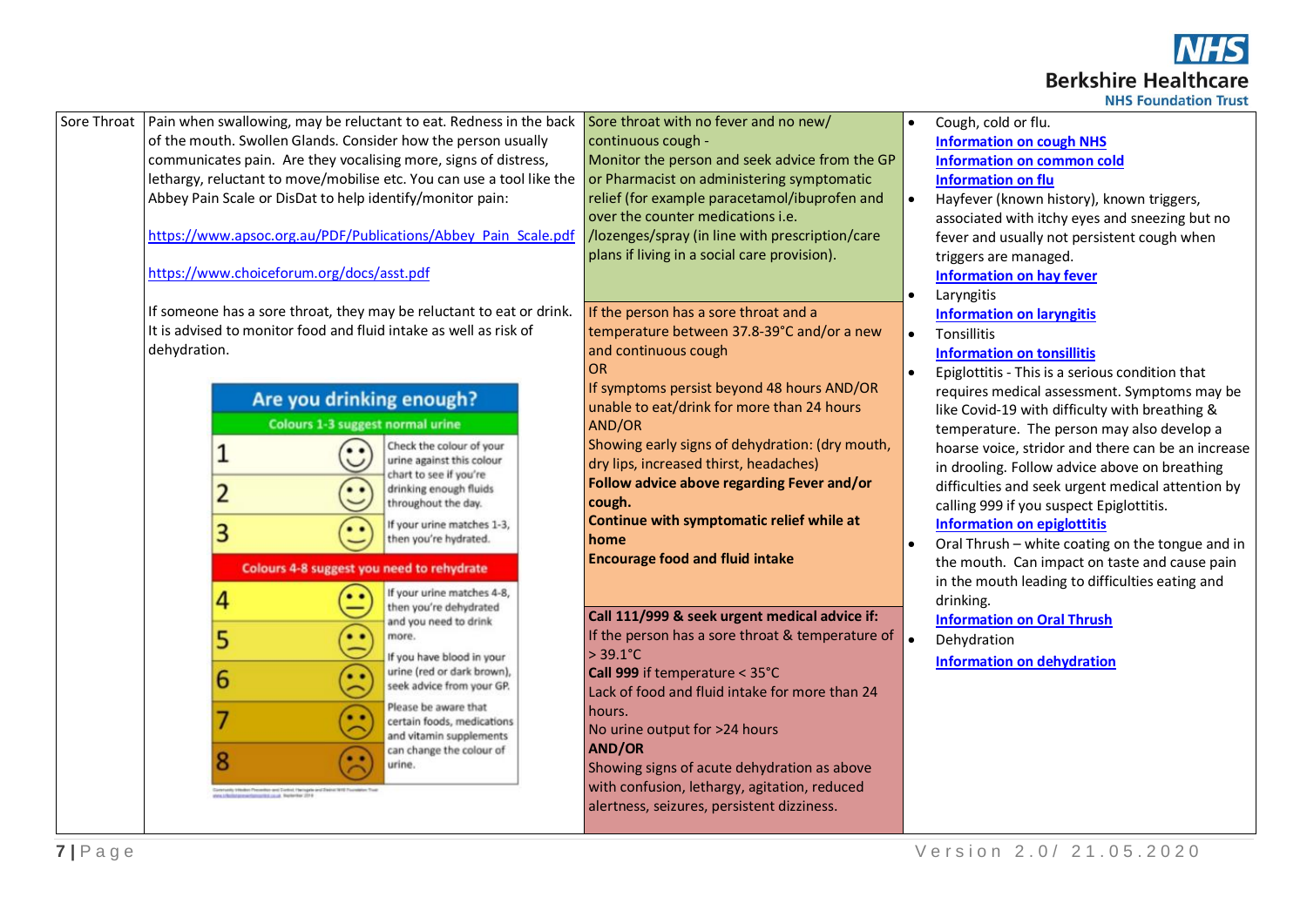

# **Berkshire Healthcare**

**NHS Foundation Trust** 



• Although Diarrhoea and vomiting have not been identified as key defining symptoms of Coronavirus, there has been reports of these symptoms amongst some patient groups, including people with learning disabilities. The Bristol Stool Chart can be used to monitor bowel movements.





No Diarrhoea and / or Vomiting No Action

#### **Seek advice from GP or 111 if:**

Diarrhoea and/or Vomiting are frequent OR persist for more than 24 hours signs of early dehydration (dry mouth, dry lips, increased thirst, headaches, peeing < 4 times/day)

*\* Vomiting will usually cease within 1-2 days and diarrhoea will usually cease within 5 days. However based on the complexities of the health needs of people with learning disabilities it would be advisable to seek medical advice if you are concerned about the person and if they have any co-existing symptoms as identified in other sections of this chart i.e. temperature, difficulty breathing, pain etc.*

Support the person by:

Ensure adequate hydration and nutrition Monitor fluid and dietary intake and output (please see chart for recognising dehydration above).

If other symptoms of Covid-19 are also present discuss referral for testing via NHS 111 and follow advice on isolatio[n PHE COVID-19:](https://www.gov.uk/government/publications/covid-19-stay-at-home-guidance)  [guidance for households with possible](https://www.gov.uk/government/publications/covid-19-stay-at-home-guidance)  [coronavirus infection](https://www.gov.uk/government/publications/covid-19-stay-at-home-guidance) [& PHE covid-19-residential](https://www.gov.uk/government/publications/covid-19-residential-care-supported-living-and-home-care-guidance/covid-19-guidance-on-home-care-provision)[care-supported-living-and-home-care-guidance](https://www.gov.uk/government/publications/covid-19-residential-care-supported-living-and-home-care-guidance/covid-19-guidance-on-home-care-provision)

**Call 999** If signs of severe dehydration (confusion, lethargy, agitation, reduced alertness, seizures, persistent dizziness, Lack of food and fluid intake for more than 24 hours, No urine output for > 24 hours)

- Diarrhoea and vomiting **[Information on diarrhoea and vomiting](https://www.nhs.uk/conditions/diarrhoea-and-vomiting/)**
- Stomach Bug **[Information on stomach-ache](https://www.nhs.uk/conditions/stomach-ache/)**  $\bullet$  Viral Infections i.e. flu

# **[Information on flu](https://www.nhs.uk/conditions/flu/)**

• Constipation leading to overflow. When someone is severely constipated this can lead to the poo in the bowel being too hard to push out. The bowel can then start to leak watery stools as it seeps past the blockage and can look like diarrhoea.

#### **[Information on](https://www.nhs.uk/conditions/constipation/) constipation**

- If Diarrhoea or vomiting is present always monitor food and fluid intake and consider if the person is dehydrated. Also monitor for weight loss.
- Dehydration **[Information on dehydration](https://www.nhs.uk/conditions/dehydration/)**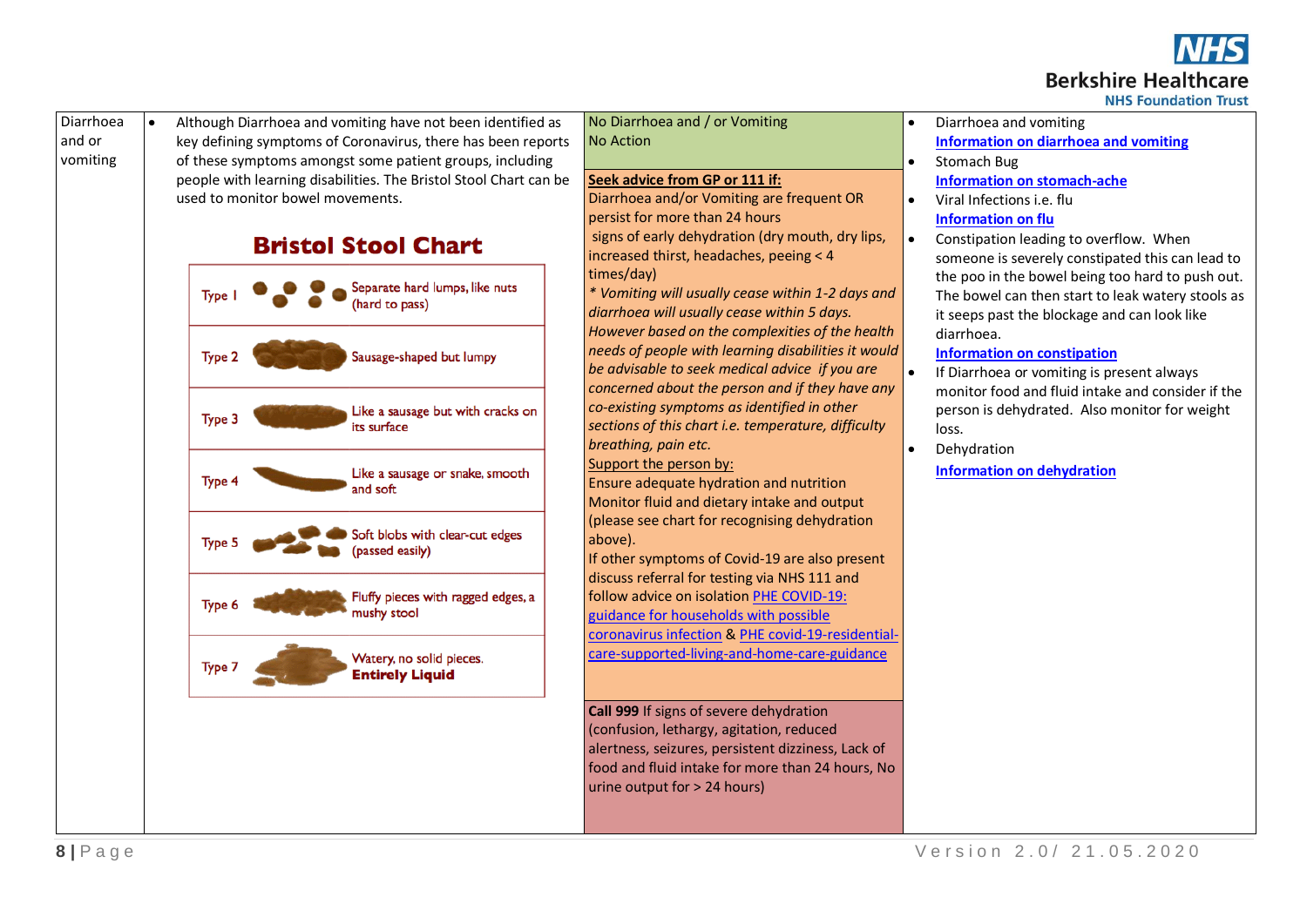

|  | <b>NHS Foundation Trust</b> |  |
|--|-----------------------------|--|

| Dizziness,   | Being unsteady on feet/ falls                             | If unsteady on feet but conscious and alert,        |           | High blood pressure (Hypertension)                 |
|--------------|-----------------------------------------------------------|-----------------------------------------------------|-----------|----------------------------------------------------|
| drowsiness   | <b>Excessive tiredness</b>                                | check temperature, pulse and blood pressure.        |           | Information on high blood pressure-                |
| or change in | Appearing more sleepy, lethargic or loss of consciousness | Encourage food and fluid intake. Seek advice        |           | hypertension                                       |
| level of     | Appearing confused                                        | from the GP.                                        | $\bullet$ | Low blood pressure (Hypotension)                   |
| alertness    | New neurological symptoms (seizures)                      | If known diabetic and blood sugar low or high,      |           | Information on low blood pressure-hypotension      |
| (new or      |                                                           | follow care and support plans for diabetes          |           | Diabetes presenting with low blood sugar (hypo-    |
| increased    |                                                           | management and seek advice from GP, diabetic        |           | glycemia) or high blood sugar (hyper-glycemia)     |
| from         |                                                           | nurse, district nurse.                              |           | <b>Information on type-1-diabetes</b>              |
| before)      |                                                           |                                                     |           | <b>Information on type-2-diabetes</b>              |
|              |                                                           |                                                     |           | diabetes.org.uk/about_us/news/coronavirus          |
|              |                                                           |                                                     |           | Side-effects from medication, especially           |
|              |                                                           |                                                     |           | psychotropic or anti-epileptic medication: consult |
|              |                                                           |                                                     |           | your GP or psychiatrist for further advice         |
|              |                                                           | Any new neurological symptoms part from             |           | Interaction between medication: consult your GP    |
|              |                                                           | seizure or stroke, record symptoms, seek urgent     |           | or psychiatrist for further advice                 |
|              |                                                           | advice from GP or 111.                              |           | Non COVID infections                               |
|              |                                                           | If suspected seizure with past history of epilepsy, | ۱.        | Dehydration                                        |
|              |                                                           | follow epilepsy care plan.                          |           | <b>Information on dehydration</b>                  |
|              |                                                           |                                                     |           | Urinary Tract Infection - smelly &/or cloudy       |
|              |                                                           |                                                     |           | urine, pain or burning when urinating, needing to  |
|              |                                                           |                                                     |           | pee more often, blood in urine, painful lower      |
|              |                                                           |                                                     |           | tummy                                              |
|              |                                                           |                                                     |           | <b>Information on UTI NHS</b>                      |
|              |                                                           |                                                     |           | If there has been an increase in falls consider    |
|              |                                                           |                                                     |           | referral to Physiotherapy/Occupational             |
|              |                                                           | If drowsy, loss of consciousness/ reduced           |           | Therapy/Nursing to undertake Falls Risk            |
|              |                                                           | responsiveness, call 999                            |           | Assessment                                         |
|              |                                                           | For a person with known epilepsy, follow            |           | Under or overactive thyroid                        |
|              |                                                           | epilepsy care plan                                  |           | Information on underactive-thyroid-                |
|              |                                                           | For new seizures call 911                           |           | hypothyroidism                                     |
|              |                                                           |                                                     |           | Information on overactive-thyroid-                 |
|              |                                                           |                                                     |           | hyperthyroidism                                    |
|              |                                                           |                                                     |           |                                                    |
|              |                                                           |                                                     |           |                                                    |
|              |                                                           |                                                     |           |                                                    |
|              |                                                           |                                                     |           |                                                    |
|              |                                                           |                                                     |           |                                                    |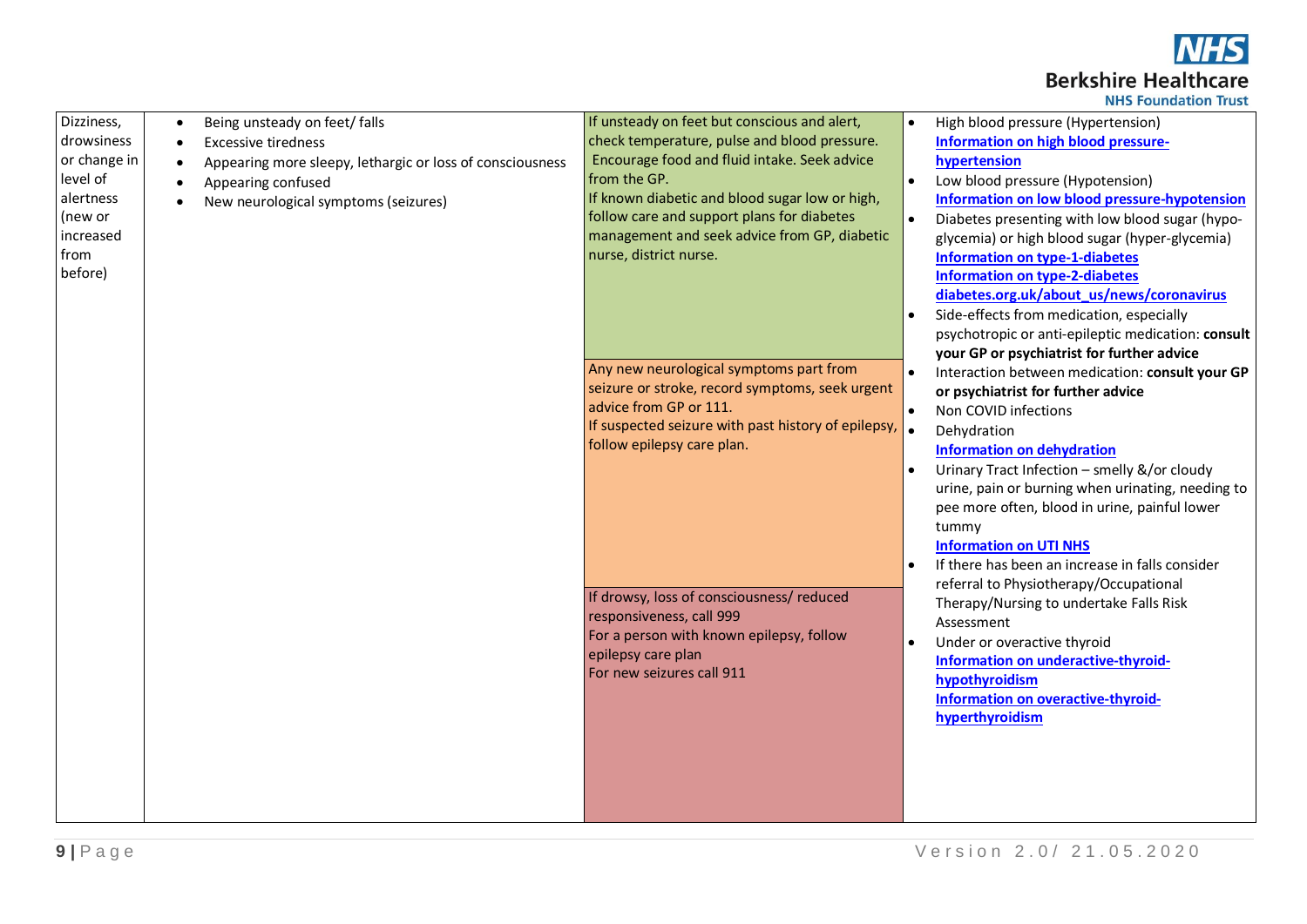

| <b>NHS Foundation Trust</b> |  |  |
|-----------------------------|--|--|
|-----------------------------|--|--|

| Rash | Some people have reported a rash, before other symptoms appear | No action required if:                                                 |           | Non COVID 19 infections: Viral and bacterial              |
|------|----------------------------------------------------------------|------------------------------------------------------------------------|-----------|-----------------------------------------------------------|
|      | (cough, fever etc). The rash can vary, but some people have    | Rash is due to known skin conditions (eczema/                          |           | infections can present with a rash and can be             |
|      | described it as mottled.                                       | other known allergy) - follow advice given by                          |           | infective.                                                |
|      |                                                                | GP/specialist                                                          |           | Allergies: following contact with a known or              |
|      |                                                                | No other symptoms such as cough, fever, sore                           |           | unknown allergen (pollen, chemicals, drugs,               |
|      |                                                                | throat etc                                                             |           | fumes etc)                                                |
|      |                                                                | If other symptoms develop, seek advice from GP                         |           | <b>Information on allergies</b>                           |
|      |                                                                | or 111.                                                                |           | Heat rash /sunburn                                        |
|      |                                                                |                                                                        |           | Information on heat rash/prickly heat                     |
|      |                                                                |                                                                        |           | <b>Information on sunburn</b>                             |
|      |                                                                | Seek advice from GP or 111 if:                                         |           | Eczema                                                    |
|      |                                                                | Rash which is new or spreading to other parts of $\vert \bullet \vert$ |           | Atopic dermatitis                                         |
|      |                                                                | the body and associated with other COVID 19                            |           | Information on atopic eczema                              |
|      |                                                                | symptoms                                                               |           | Information on common skin conditions                     |
|      |                                                                | Self-isolate and ensure good hygiene                                   | $\bullet$ | Sepsis                                                    |
|      |                                                                |                                                                        |           | If possible Sepsis please use Community Carers            |
|      |                                                                |                                                                        |           | <b>Sepsis Screening &amp; Action Tool and contact 999</b> |
|      |                                                                | Call 999 if                                                            |           | if sepsis is suspected.                                   |
|      |                                                                | Rash is associated with severe breathing                               |           |                                                           |
|      |                                                                | difficulties, fever, altered consciousness                             |           |                                                           |
|      |                                                                | OR                                                                     |           |                                                           |
|      |                                                                | Rash spreading and causing blisters on skin or                         |           |                                                           |
|      |                                                                | inside mouth causing difficulties with swallowing                      |           |                                                           |
|      |                                                                | and breathing, reduced urine output                                    |           |                                                           |
|      |                                                                |                                                                        |           |                                                           |
|      |                                                                |                                                                        |           |                                                           |
|      |                                                                |                                                                        |           |                                                           |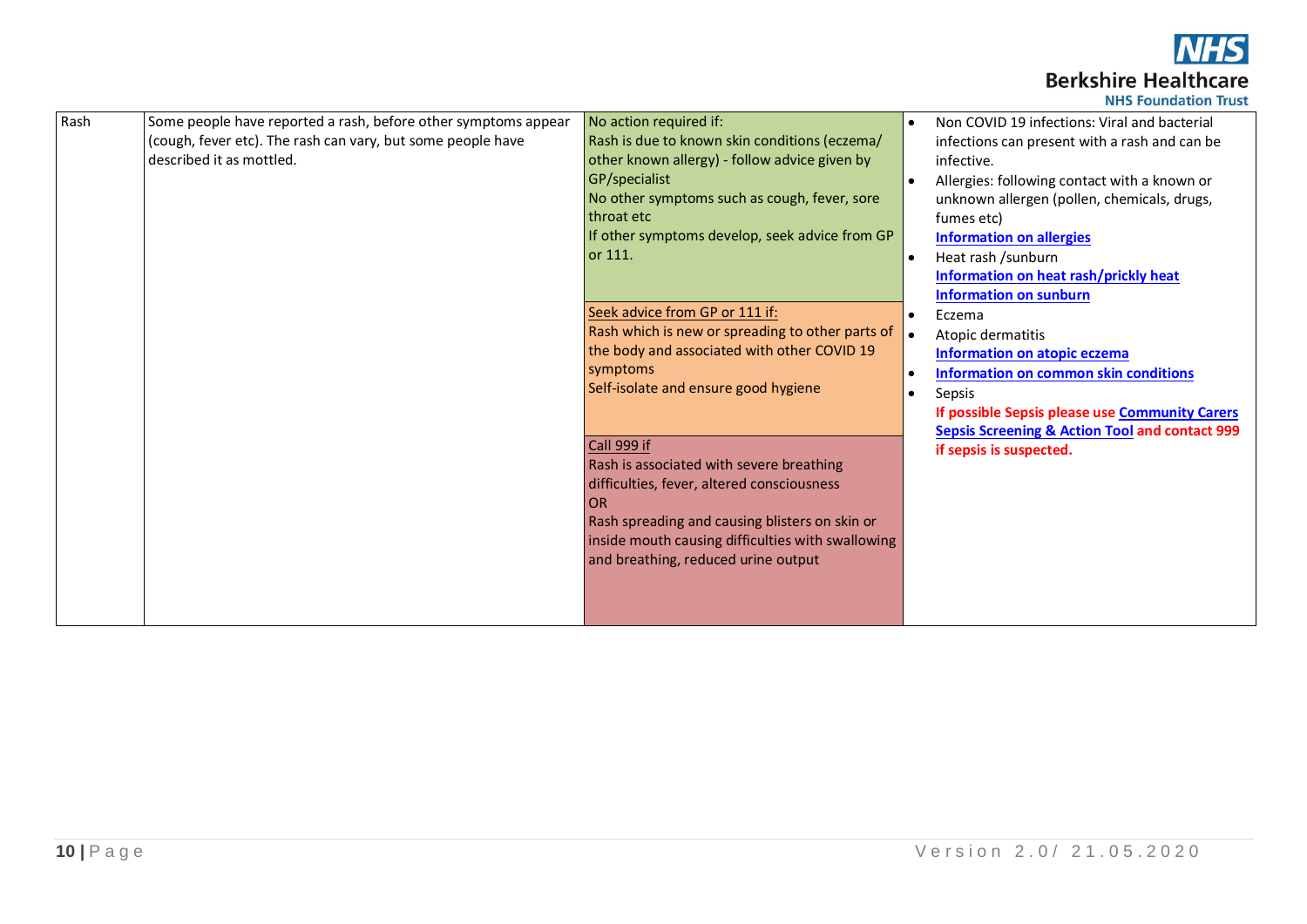

#### **Flow Chart**

#### **Common signs and symptoms of COVID 19 / similar conditions:**

Fever, Continuous cough, Aches and pains, Rash, Sore throat, Drowsiness, dizziness, change in level of consciousness, Breathing difficulties, Diarrhoea and vomiting

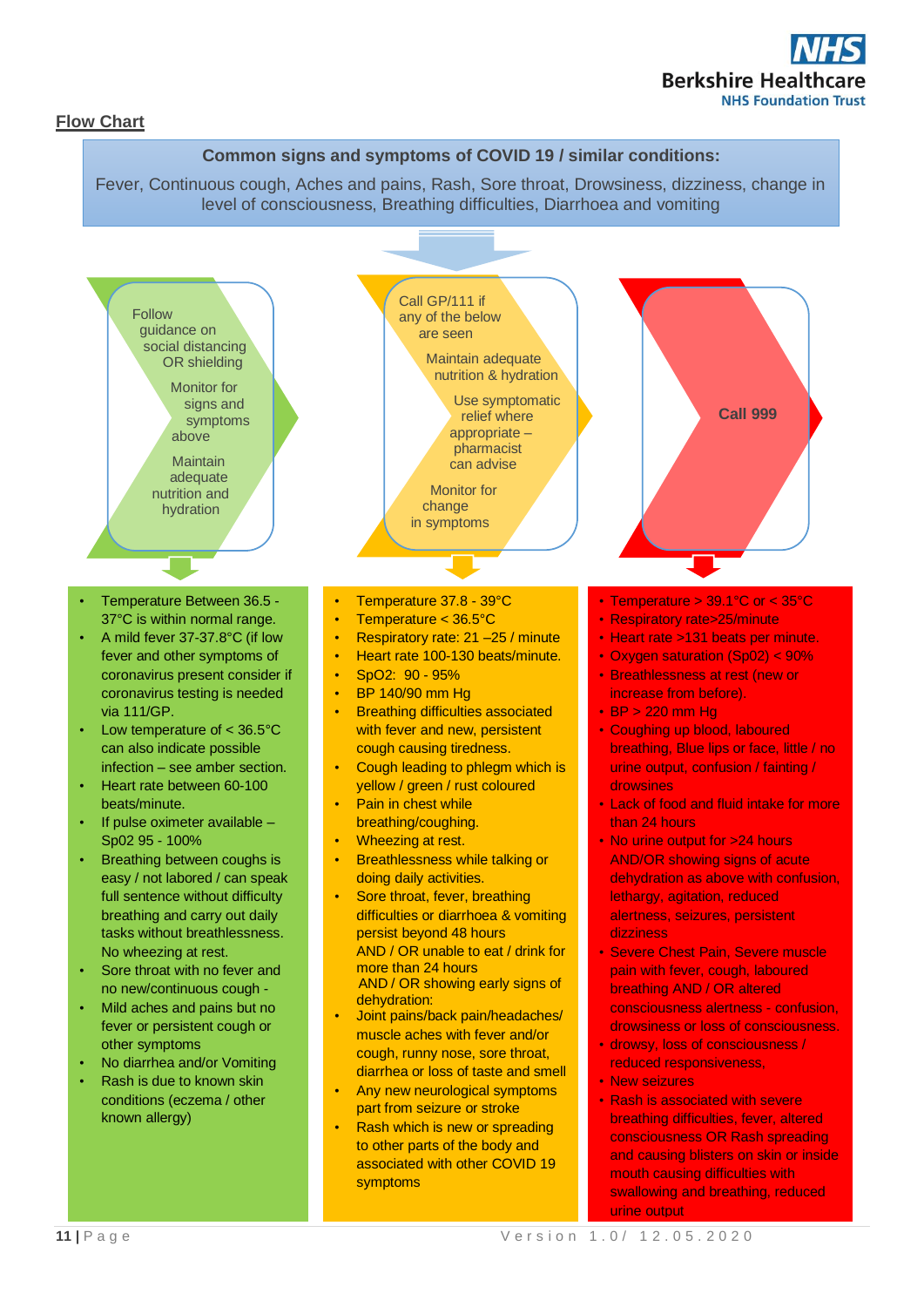

## **Using SBARD to Communicate Symptoms:**

The SBARD Tool is a useful way to communicate information and is often used in health services to ensure clarity of information being shared to inform decision making.

SBARD stands for **S**ituation, **B**ackground, **A**ssessment, **R**ecommendation and **D**ecision. The tool below can be used to support you in communicating about a person(s) health and wellbeing when contacting 111/999. Below is an example of SBARD for someone presenting with symptoms of Coronavirus.

For further information on SBARD please visit **[NHS-improvement-sbar-communication-tool](https://improvement.nhs.uk/documents/2162/sbar-communication-tool.pdf)**

| <b>Situation</b>  | . I am (name), I'm calling from (service), I am calling about (persons name)<br>If am calling because I am concerned that (e.g. temperature is isn't eating and<br>drinking is having difficulties breathing.                                                                                                                                                                    |
|-------------------|----------------------------------------------------------------------------------------------------------------------------------------------------------------------------------------------------------------------------------------------------------------------------------------------------------------------------------------------------------------------------------|
| <b>Background</b> | •(person's name) usually eats well, they have refused some food for the last 2 days. They<br>have eaten soft foods and icecream and have been drinking.<br>•We have recently had another person in the house who has a high temperature of 39°c who<br>was tested positive for coronavirus. The person usually communicates using makaton. They<br>are signing they feel poorly. |
| Assessment        | • We think the problem might be coronavirus, but the person does have a previous history of<br>chest infections.                                                                                                                                                                                                                                                                 |
| Recommendation    | . We would like the person to be tested for coronavirus.                                                                                                                                                                                                                                                                                                                         |
| <b>Decision</b>   | •Arrange for the person to have a Swab for coronavirus.<br>•Monitor eating and drinking.<br>• Undertake physical observations (Temperature, Respiration Rate, Oxygen Saturations, Pulse<br>and Blood Pressure and identify if medical assessment is needed from GP                                                                                                               |

## **References:**

NHS England & NHS Improvement (2020a). Legal guidance for mental health, learning disability and autism, and specialised commissioning services supporting people of all ages during the coronavirus pandemic, 30 March 2020, Version 1. NHSE.

NHS England & NHS Improvement (2020b). Speciality guides for patient management during the coronavirus pandemic; Clinical guide for front line staff to support the management of patients with a learning disability, autism or both during the coronavirus pandemic – relevant to all clinical specialities 24 March 2020 Version 1. NHSE.

NHS Improvement (2018). Act Academy, Online library of Quality, Service Improvement and Redesign tools, SBAR Communication Tool: situation, background, assessment, recommendation. NHS Improvement. <https://improvement.nhs.uk/documents/2162/sbar-communication-tool.pdf> accessed 04.05.2020.